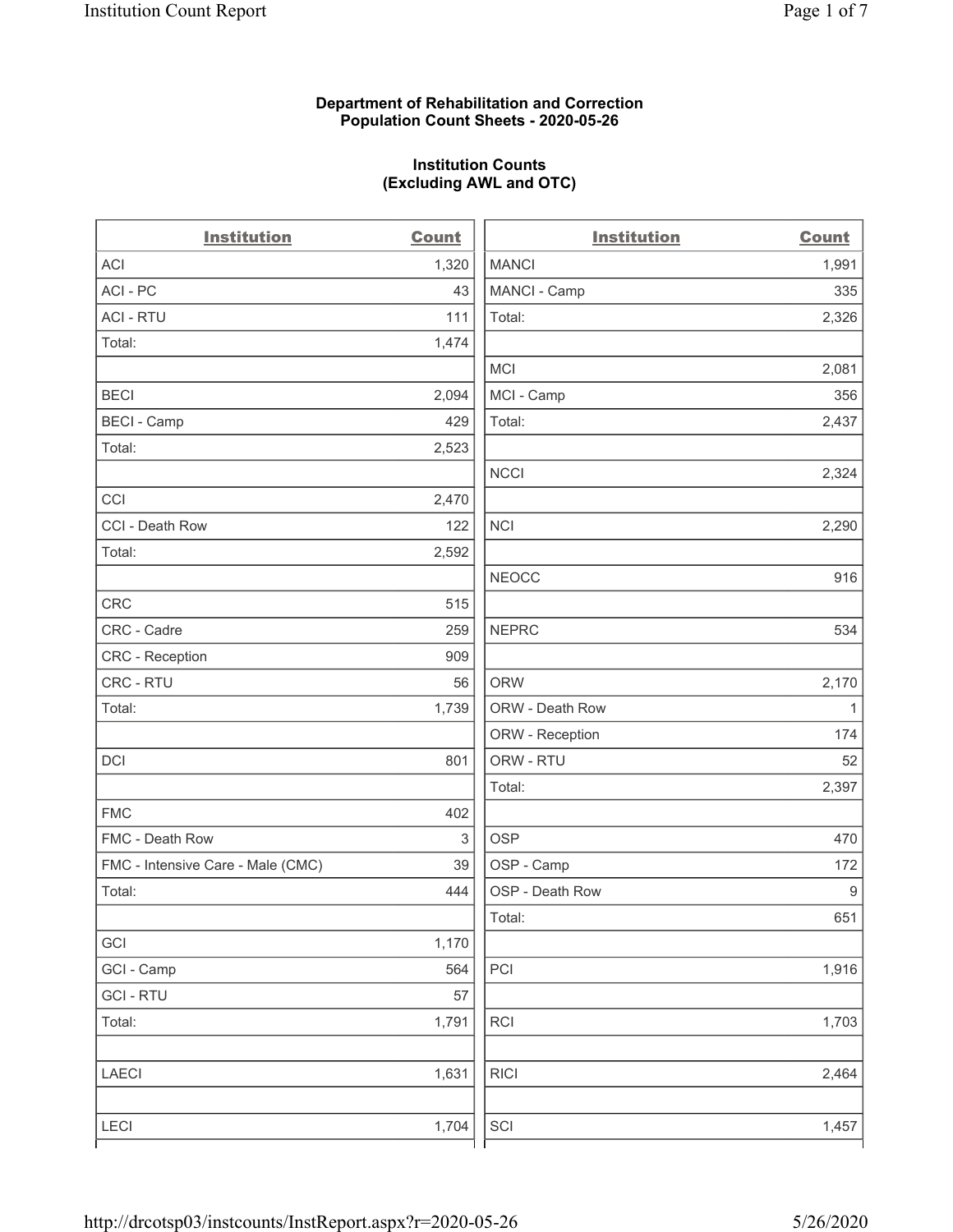| LECI - Camp              | 170   |             |                                    |
|--------------------------|-------|-------------|------------------------------------|
| Total:                   | 1,874 | <b>SOCF</b> | 1,199                              |
|                          |       |             |                                    |
| LOCI                     | 2,169 | <b>TCI</b>  | 1,022                              |
|                          |       | TCI - Camp  | 361                                |
| LORCI                    | 254   | Total:      | 1,383                              |
| LORCI - Cadre            | 149   |             |                                    |
| <b>LORCI - Reception</b> | 1,152 | <b>TOCI</b> | 757                                |
| Total:                   | 1,555 | TOCI - PC   | 149                                |
|                          |       | Total:      | 906                                |
| <b>MACI</b>              | 944   |             |                                    |
| MACI - Minimum           | 1,161 | <b>WCI</b>  | 1,242                              |
| Total:                   | 2,105 | WCI - RTU   | 33                                 |
|                          |       | Total:      | 1,275                              |
|                          |       |             | 46,876<br><b>Total Population:</b> |

\* The Total Population includes 30 Offenders with Reason Codes 30 & 31. \*\* The Total Population includes 36 Offenders with Reason Code 0A.

## **Male Population by Security Level (Include AWL and Exclude OTC)**

| <b>Security Level</b>  |                   | <b>Body</b> | <b>AWL</b> | $(-OTC)$ | <b>Total</b> |
|------------------------|-------------------|-------------|------------|----------|--------------|
| <b>Total Level E</b>   |                   | 967         | 4          | 3        | 968          |
| Total Level 4          |                   | 1,571       |            | 6        | 1,572        |
| Total Level 3          |                   | 9,797       | 84         | 73       | 9,808        |
| Total Level 2          |                   | 16,173      | 103        | 65       | 16,211       |
| Total Level 1          |                   | 14,423      | 100        | 38       | 14,485       |
| <b>Total Death Row</b> |                   | 137         | 0          | $\Omega$ | 137          |
|                        | <b>Total Male</b> | 43,068      | 298        | 185      | 43,181       |

## **Female Population by Institution (Include AWL and Exclude OTC)**

| <b>Institution</b>     | <b>Body</b> | <b>AWL</b> | $(-OTC)$ | <b>Total</b> |
|------------------------|-------------|------------|----------|--------------|
| <b>DCI</b>             | 800         |            |          | 800          |
| <b>FMC</b>             | 5           | 0          |          | 5            |
| <b>NEPRC</b>           | 534         | 6          |          | 536          |
| <b>ORW</b>             | 2,170       | 11         | 11       | 2,170        |
| <b>ORW - Death Row</b> |             | 0          |          |              |
| ORW - Reception        | 174         | 0          |          | 174          |
| ORW - RTU              | 52          |            |          | 52           |

 $\mathsf{I}$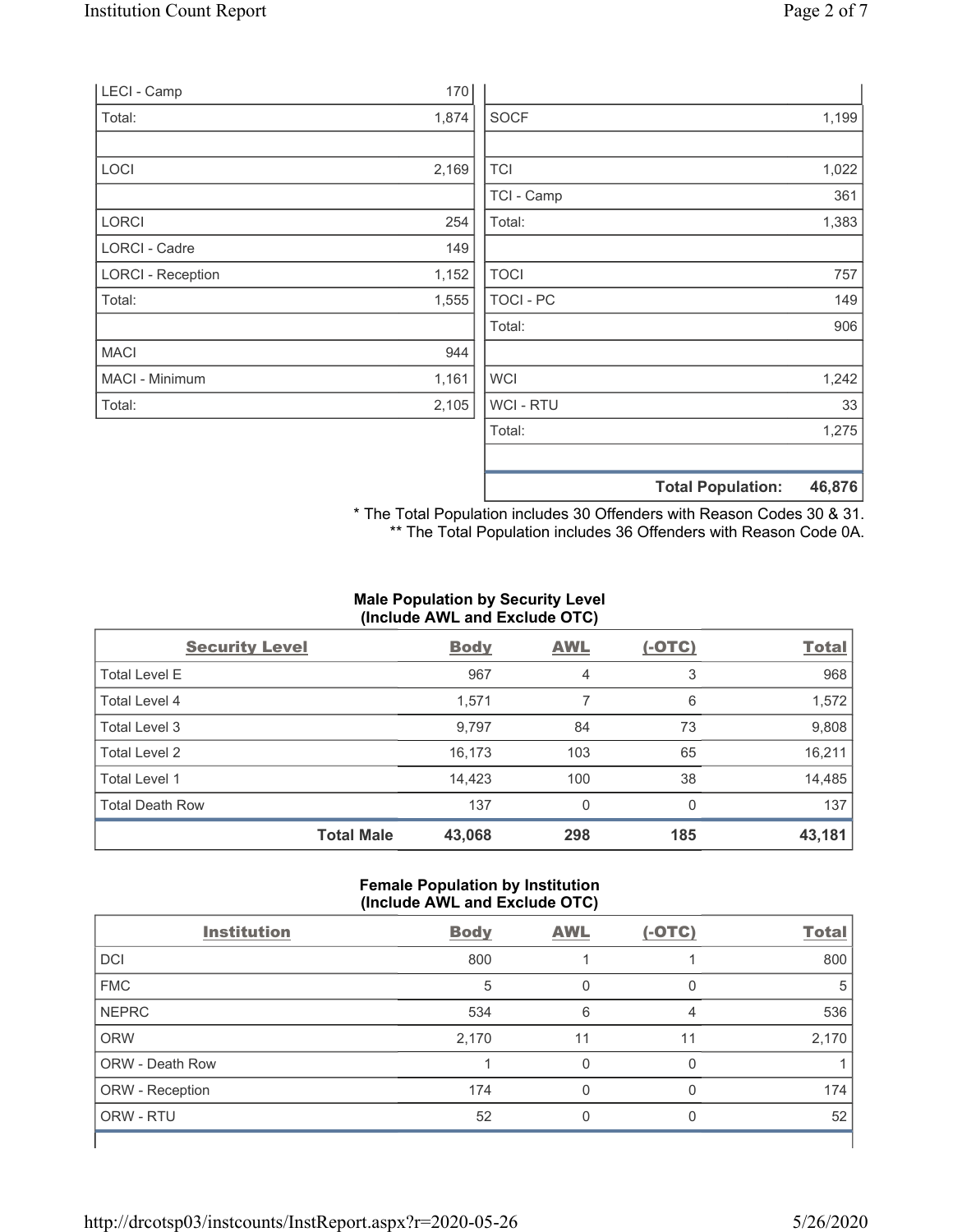|                          | 3.736<br><b>Total Female</b> | 18  | 16  | 738    |
|--------------------------|------------------------------|-----|-----|--------|
|                          |                              |     |     |        |
| <b>Total Population:</b> | 46,804                       | 316 | 201 | 46,919 |

# **Male Population by Institution: Security Level 5 and E (Include AWL and Exclude OTC)**

| <b>Institution</b> |                      | <b>Body</b>    | <b>AWL</b>          | $(-OTC)$            | <b>Total</b>              |
|--------------------|----------------------|----------------|---------------------|---------------------|---------------------------|
| ACI                |                      | 1              | $\mathbf 0$         | $\mathsf{O}\xspace$ | 1                         |
| CRC                |                      | $\overline{2}$ | $\mathsf{O}\xspace$ | $\boldsymbol{0}$    | $\sqrt{2}$                |
| CRC - Reception    |                      | $\overline{2}$ | $\boldsymbol{0}$    | $\mathsf{O}\xspace$ | $\sqrt{2}$                |
| CRC - RTU          |                      | $\mathfrak{S}$ | $\mathbf 0$         | $\mathbf 0$         | $\ensuremath{\mathsf{3}}$ |
| <b>FMC</b>         |                      | $\mathbf 0$    | $\mathbf{1}$        | $\mathsf{O}\xspace$ | $\mathbf{1}$              |
| LECI               |                      | 22             | $\mathsf{O}\xspace$ | $\mathbf 0$         | 22                        |
| <b>MACI</b>        |                      | 13             | $\mathbf{1}$        | 1                   | 13                        |
| <b>MANCI</b>       |                      | 18             | $\mathbf 0$         | $\mathsf{O}\xspace$ | 18                        |
| <b>NEOCC</b>       |                      | 28             | $\mathbf 0$         | 0                   | 28                        |
| <b>OSP</b>         |                      | 286            | $\mathbf 1$         | 1                   | 286                       |
| OSP - Death Row    |                      | 1              | $\mathbf 0$         | $\mathbf 0$         | $\mathbf{1}$              |
| <b>RCI</b>         |                      | 19             | $\mathbf 0$         | $\mathsf{O}\xspace$ | 19                        |
| <b>RICI</b>        |                      | $\overline{2}$ | $\mathsf{O}\xspace$ | $\mathbf 0$         | $\overline{2}$            |
| <b>SOCF</b>        |                      | 425            | $\mathbf{1}$        | $\mathbf{1}$        | 425                       |
| <b>TCI</b>         |                      | $\sqrt{5}$     | $\mathsf{O}\xspace$ | $\mathbf 0$         | $\,$ 5 $\,$               |
| <b>TOCI</b>        |                      | 119            | $\boldsymbol{0}$    | $\mathsf{O}\xspace$ | 119                       |
| <b>WCI</b>         |                      | 17             | $\boldsymbol{0}$    | $\mathbf 0$         | 17                        |
| <b>WCI-RTU</b>     |                      | $\overline{4}$ | $\mathbf 0$         | 0                   | $\overline{4}$            |
|                    | <b>Total Level 5</b> | 967            | 4                   | 3                   | 968                       |

## **Male Population by Institution: Security Level 4 (Include AWL and Exclude OTC)**

| <b>Institution</b>                | <b>Body</b> | <b>AWL</b> | $(-OTC)$       | <b>Total</b> |
|-----------------------------------|-------------|------------|----------------|--------------|
| ACI                               | 5           |            | O              | 5            |
| CRC                               | 12          | 0          | 0              | 12           |
| CRC - Reception                   |             |            |                |              |
| CRC - RTU                         | 10          |            |                | 10           |
| <b>FMC</b>                        | 3           |            | U              |              |
| FMC - Intensive Care - Male (CMC) |             |            |                |              |
| LOCI                              | $\Omega$    | 2          | $\mathfrak{p}$ |              |
| <b>LORCI</b>                      | 10          |            |                | 10           |
| <b>LORCI - Cadre</b>              | 3           |            |                | 3            |
|                                   |             |            |                |              |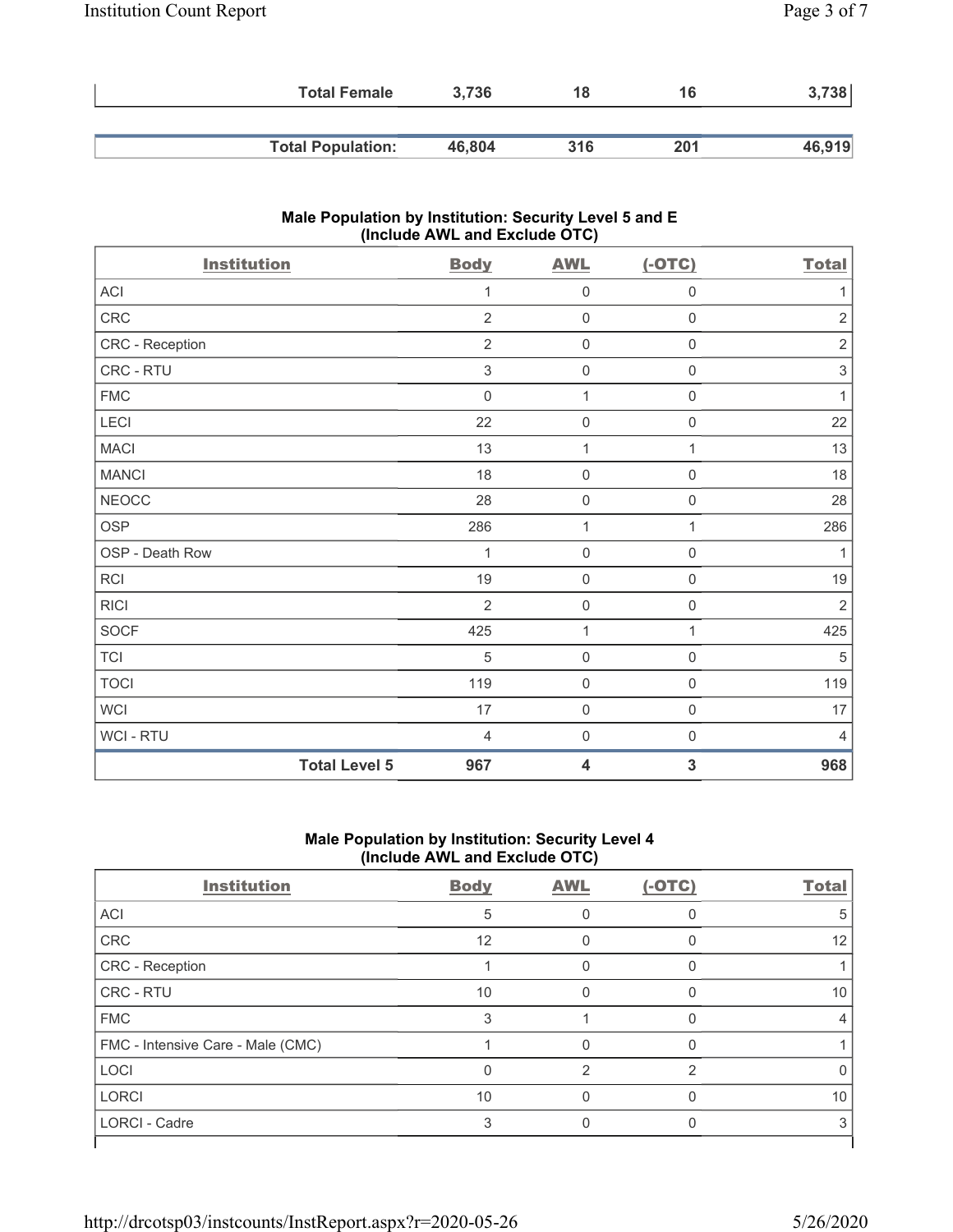| <b>LORCI - Reception</b> |                      | 5     |   |   | 5     |
|--------------------------|----------------------|-------|---|---|-------|
| <b>MACI</b>              |                      | 18    |   |   | 18    |
| <b>OSP</b>               |                      | 159   |   |   | 159   |
| SOCF                     |                      | 720   | 3 | З | 720   |
| <b>TOCI</b>              |                      | 604   |   |   | 604   |
| TOCI - PC                |                      | 15    | O |   | 15    |
| <b>WCI</b>               |                      |       |   |   |       |
| WCI - RTU                |                      |       | O |   | 4     |
|                          | <b>Total Level 4</b> | 1,571 |   |   | 1,572 |

### **Male Population by Institution: Security Level 3 (Include AWL and Exclude OTC)**

| <b>Institution</b>                | <b>Body</b>    | <b>AWL</b>     | $(-OTC)$            | <b>Total</b>     |
|-----------------------------------|----------------|----------------|---------------------|------------------|
| <b>ACI</b>                        | 18             | $\mathsf 0$    | $\mathsf 0$         | 18               |
| ACI-PC                            | 8              | $\mathbf 0$    | $\mathsf 0$         | $\,8\,$          |
| <b>BECI</b>                       | 16             | $\mathbf 0$    | $\mathsf 0$         | 16               |
| CCI                               | 12             | $\mathbf 0$    | $\mathsf{O}\xspace$ | 12               |
| CRC                               | 212            | 10             | 10                  | 212              |
| CRC - Cadre                       | 13             | $\mathbf 0$    | $\mathsf 0$         | 13               |
| CRC - Reception                   | 283            | $\,8\,$        | 8                   | 283              |
| CRC - RTU                         | 41             | $\mathbf 0$    | $\mathbf 0$         | 41               |
| <b>FMC</b>                        | 10             | $\mathbf{1}$   | $\mathbf 0$         | 11               |
| FMC - Intensive Care - Male (CMC) | $\overline{2}$ | $\mathsf 0$    | $\mathsf{O}\xspace$ | $\sqrt{2}$       |
| GCI                               | $\overline{7}$ | $\mathbf 0$    | $\mathsf{O}\xspace$ | $\boldsymbol{7}$ |
| <b>GCI-RTU</b>                    | $\mathbf{1}$   | $\mathbf 0$    | $\mathsf{O}\xspace$ | $\mathbf{1}$     |
| LAECI                             | 24             | $\mathbf{1}$   | $\mathbf{1}$        | 24               |
| LECI                              | 1,511          | $6\,$          | 5                   | 1,512            |
| LOCI                              | 5              | $\mathbf 0$    | $\mathbf 0$         | $\sqrt{5}$       |
| LORCI                             | 93             | 29             | 28                  | 94               |
| <b>LORCI - Cadre</b>              | 10             | $\mathbf 0$    | $\mathsf{O}\xspace$ | 10               |
| <b>LORCI - Reception</b>          | 192            | $\overline{2}$ | $\mathbf{1}$        | 193              |
| <b>MACI</b>                       | 804            | $\sqrt{2}$     | $\overline{2}$      | 804              |
| <b>MANCI</b>                      | 1,826          | $\overline{7}$ | $\,6\,$             | 1,827            |
| MCI                               | 17             | $\mathbf 0$    | $\mathsf{O}\xspace$ | 17               |
| <b>NCCI</b>                       | 34             | $\mathsf 0$    | $\mathsf{O}\xspace$ | 34               |
| NCI                               | 12             | $\mathbf 0$    | $\mathsf{O}\xspace$ | 12               |
| <b>NEOCC</b>                      | 814            | $\sqrt{2}$     | $\mathbf{1}$        | 815              |
| <b>OSP</b>                        | $\overline{4}$ | $\mathbf 0$    | $\mathsf{O}\xspace$ | $\overline{4}$   |
| PCI                               | 45             | $\sqrt{2}$     | $\mathsf{O}\xspace$ | 47               |
| <b>RCI</b>                        | 1,485          | $\overline{4}$ | $\overline{4}$      | 1,485            |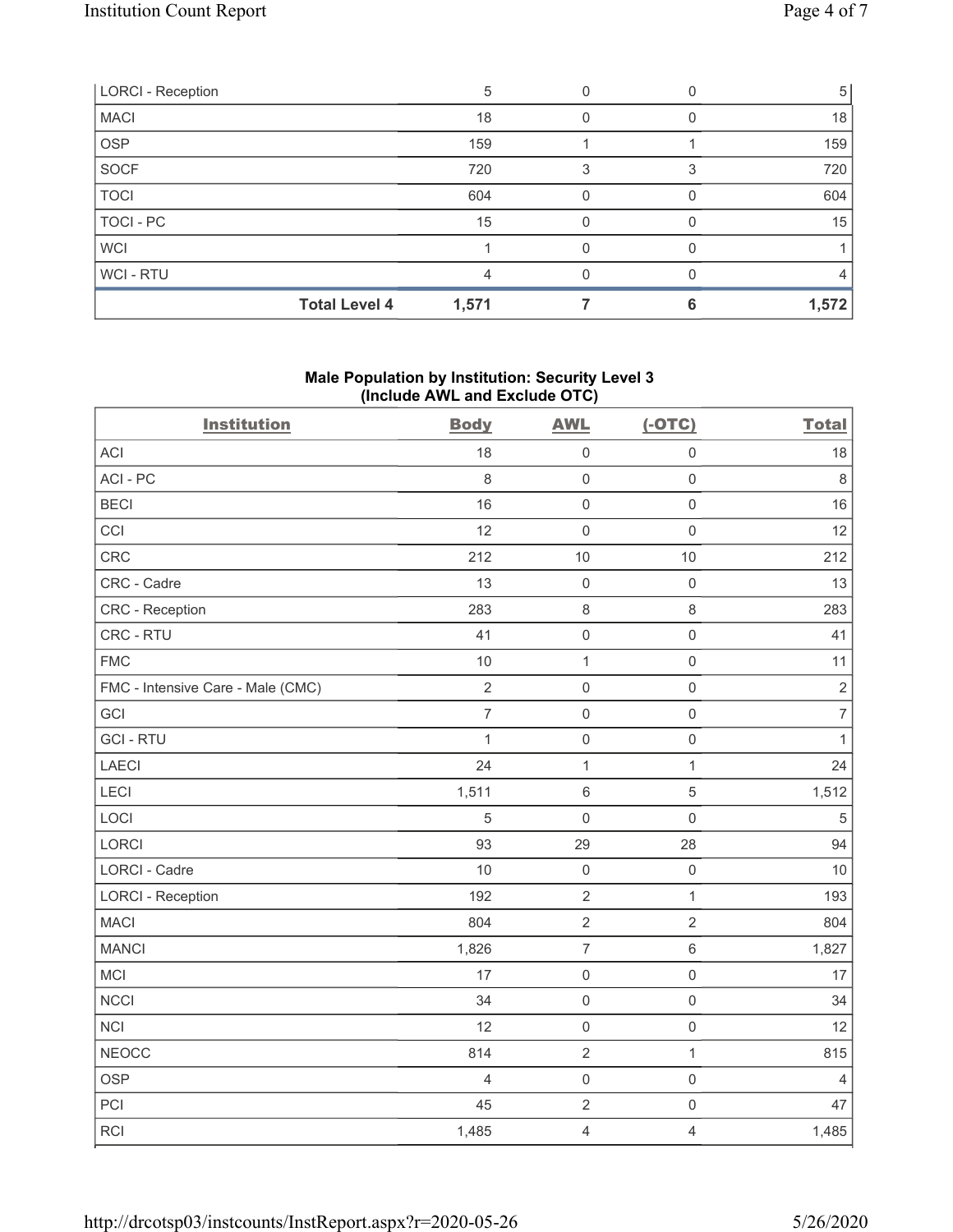|             | <b>Total Level 3</b> | 9,797 | 84       | 73 | 9,808 |
|-------------|----------------------|-------|----------|----|-------|
| WCI-RTU     |                      | 21    | 0        | 0  | 21    |
| <b>WCI</b>  |                      | 1,149 |          | 4  | 1,152 |
| TOCI-PC     |                      | 78    | 0        |    | 78    |
| <b>TOCI</b> |                      | 29    | $\Omega$ | 0  | 29    |
| TCI - Camp  |                      |       | 0        | 0  |       |
| TCI         |                      | 903   | 3        | 3  | 903   |
| SOCF        |                      | 54    | 0        | 0  | 54    |
| SCI         |                      | 21    | 0        | 0  | 21    |
| <b>RICI</b> |                      | 42    | 0        |    | 42    |

## **Male Population by Institution: Security Level 2 (Include AWL and Exclude OTC)**

| <b>Institution</b>                | <b>Body</b>         | <b>AWL</b>          | $(-OTC)$                  | <b>Total</b>   |
|-----------------------------------|---------------------|---------------------|---------------------------|----------------|
| <b>ACI</b>                        | 726                 | $\mathbf{1}$        | $\mathsf 0$               | 727            |
| ACI-PC                            | 25                  | $\mathbf 0$         | $\mathbf 0$               | 25             |
| <b>ACI - RTU</b>                  | 90                  | $\mathbf 0$         | $\mathsf{O}\xspace$       | 90             |
| <b>BECI</b>                       | 1,408               | 16                  | $\,6\,$                   | 1,418          |
| <b>BECI - Camp</b>                | $\overline{2}$      | $\mathbf 0$         | $\mathsf{O}\xspace$       | $\overline{2}$ |
| CCI                               | 1,854               | $\boldsymbol{9}$    | $\overline{7}$            | 1,856          |
| CRC                               | 169                 | $\mathsf 3$         | $\ensuremath{\mathsf{3}}$ | 169            |
| CRC - Cadre                       | 244                 | $\mathsf{O}\xspace$ | $\mathsf 0$               | 244            |
| <b>CRC</b> - Reception            | 357                 | $\overline{4}$      | $\mathfrak{S}$            | 358            |
| CRC - RTU                         | $\overline{2}$      | $\mathsf{O}\xspace$ | $\mathsf{O}\xspace$       | $\sqrt{2}$     |
| CRC - Youth                       | $\mathsf{O}\xspace$ | $\overline{2}$      | $\overline{2}$            | $\mathbf 0$    |
| DCI                               | $\mathbf{1}$        | $\mathsf{O}$        | $\mathsf{O}\xspace$       | 1              |
| <b>FMC</b>                        | 12                  | $\overline{4}$      | $\mathbf 0$               | 16             |
| FMC - Intensive Care - Male (CMC) | 10                  | $\mathsf{O}\xspace$ | $\mathsf 0$               | 10             |
| GCI                               | 464                 | $\mathsf{O}\xspace$ | $\mathsf 0$               | 464            |
| <b>GCI-RTU</b>                    | 45                  | $\mathbf 0$         | $\mathsf 0$               | 45             |
| LAECI                             | 1,043               | 10                  | $\boldsymbol{9}$          | 1,044          |
| LECI                              | 167                 | $\mathsf{O}\xspace$ | $\mathsf{O}\xspace$       | 167            |
| LOCI                              | 1,304               | $\overline{7}$      | $\overline{4}$            | 1,307          |
| LORCI                             | 95                  | $\overline{4}$      | $\overline{4}$            | 95             |
| <b>LORCI - Cadre</b>              | 131                 | $\mathbf 0$         | $\mathsf{O}\xspace$       | 131            |
| <b>LORCI - Reception</b>          | 409                 | $\mathsf{O}\xspace$ | $\mathsf 0$               | 409            |
| <b>MACI</b>                       | 109                 | $\sqrt{2}$          | $\sqrt{2}$                | 109            |
| <b>MANCI</b>                      | 112                 | $\mathbf 1$         | $\mathbf{1}$              | 112            |
| <b>MCI</b>                        | 1,545               | $\,6\,$             | 1                         | 1,550          |
| MCI - Camp                        | $\mathbf{1}$        | $\mathbf 0$         | $\mathsf 0$               | $\mathbf{1}$   |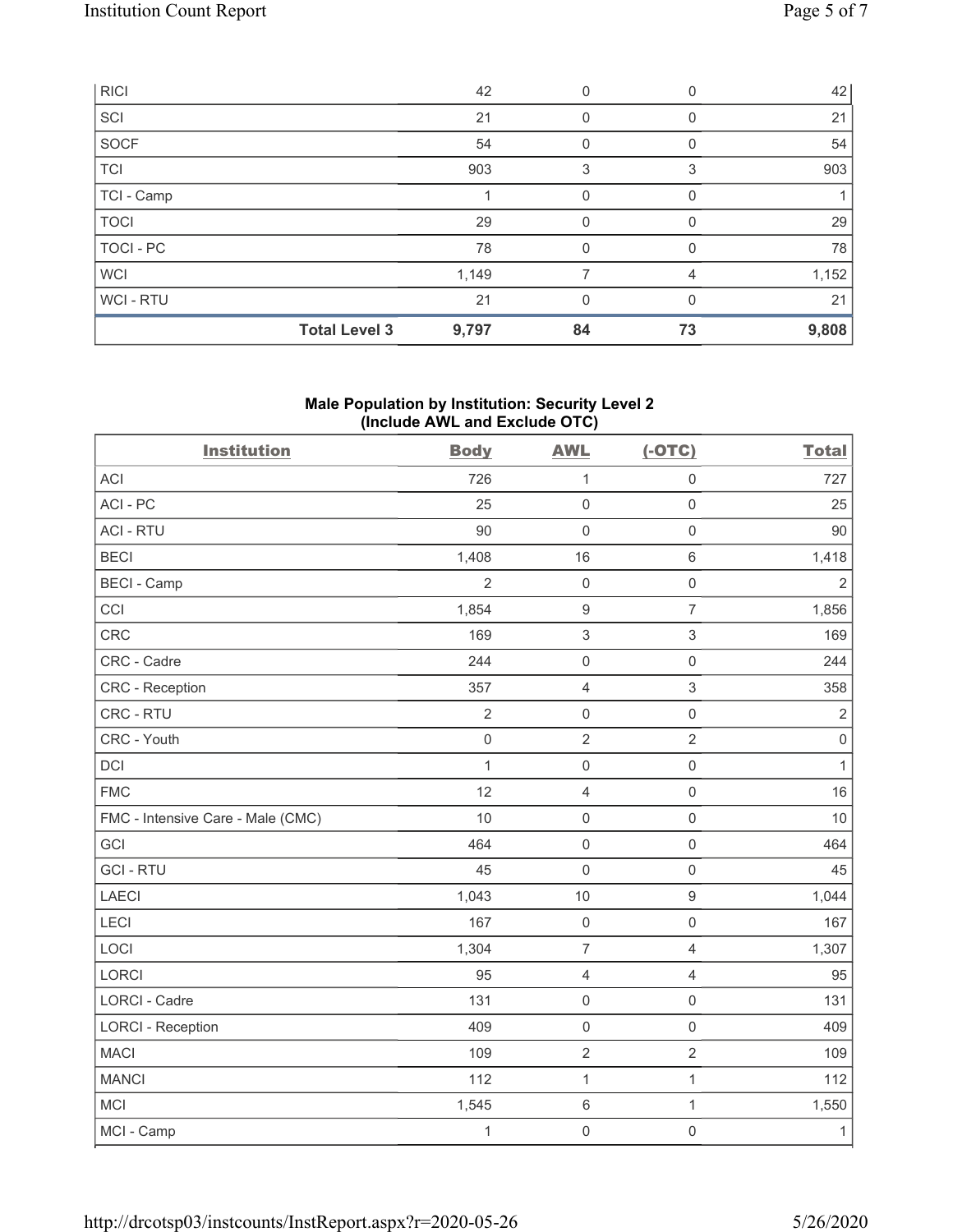|              | <b>Total Level 2</b> | 16,173 | 103         | 65             | 16,211 |
|--------------|----------------------|--------|-------------|----------------|--------|
| <b>WCI</b>   |                      | 75     | $\mathbf 0$ | $\Omega$       | 75     |
| TOCI - PC    |                      | 55     | $\mathbf 0$ | 0              | 55     |
| <b>TOCI</b>  |                      | 5      |             | 0              | 6      |
| <b>TCI</b>   |                      | 55     | 0           | 0              | 55     |
| SCI          |                      | 1,012  | 10          | 8              | 1,014  |
| <b>RICI</b>  |                      | 1,260  | 8           | 7              | 1,261  |
| <b>RCI</b>   |                      | 199    | 1           | 1              | 199    |
| PCI          |                      | 796    | 6           |                | 801    |
| <b>NEOCC</b> |                      | 74     | 0           | 0              | 74     |
| <b>NCI</b>   |                      | 1,294  | 3           | $\overline{2}$ | 1,295  |
| <b>NCCI</b>  |                      | 1,023  | 5           | 4              | 1,024  |

#### **Male Population by Institution: Security Level 1 (Include AWL and Exclude OTC)**

| <b>Institution</b>                | <b>Body</b>    | <b>AWL</b>          | $(-OTC)$            | <b>Total</b>   |
|-----------------------------------|----------------|---------------------|---------------------|----------------|
| <b>ACI</b>                        | 570            | 1                   | $\mathsf{O}\xspace$ | 571            |
| ACI-PC                            | 10             | $\mathsf{O}\xspace$ | $\mathsf{O}\xspace$ | 10             |
| <b>ACI - RTU</b>                  | 21             | $\mathbf 0$         | $\mathsf{O}\xspace$ | 21             |
| <b>BECI</b>                       | 669            | 15                  | 3                   | 681            |
| <b>BECI - Camp</b>                | 426            | $\boldsymbol{0}$    | $\mathsf{O}\xspace$ | 426            |
| CCI                               | 603            | $\overline{4}$      | $\overline{2}$      | 605            |
| CRC                               | 58             | $\mathsf{O}\xspace$ | $\mathsf{O}\xspace$ | 58             |
| CRC - Cadre                       | $\overline{2}$ | $\mathbf 0$         | $\mathsf{O}\xspace$ | $\overline{2}$ |
| <b>CRC</b> - Reception            | 262            | 5                   | 5                   | 262            |
| <b>FMC</b>                        | 372            | $\sqrt{2}$          | $\mathsf{O}\xspace$ | 374            |
| FMC - Intensive Care - Male (CMC) | 26             | $\mathbf 0$         | $\mathbf 0$         | 26             |
| GCI                               | 699            | $\,6\,$             | $\,$ 3 $\,$         | 702            |
| GCI - Camp                        | 564            | $\mathbf 0$         | $\mathsf 0$         | 564            |
| <b>GCI-RTU</b>                    | 11             | $\mathbf 0$         | $\mathbf 0$         | 11             |
| <b>LAECI</b>                      | 564            | $\overline{7}$      | 5                   | 566            |
| LECI                              | 3              | $\mathsf{O}\xspace$ | $\mathsf 0$         | $\sqrt{3}$     |
| LECI - Camp                       | 170            | $\mathbf 0$         | $\mathsf{O}\xspace$ | 170            |
| LOCI                              | 860            | $\,6\,$             | $\mathbf{1}$        | 865            |
| LORCI                             | 56             | $\overline{2}$      | $\overline{2}$      | 56             |
| LORCI - Cadre                     | 5              | $\mathbf 0$         | $\mathsf{O}\xspace$ | 5              |
| <b>LORCI - Reception</b>          | 546            | $\mathbf 0$         | $\mathbf 0$         | 546            |
| MACI - Minimum                    | 1,161          | 10                  | $\boldsymbol{9}$    | 1,162          |
| <b>MANCI</b>                      | 35             | $\mathbf{1}$        | 0                   | 36             |
| MANCI - Camp                      | 335            | $\mathbf 0$         | $\mathsf{O}\xspace$ | 335            |